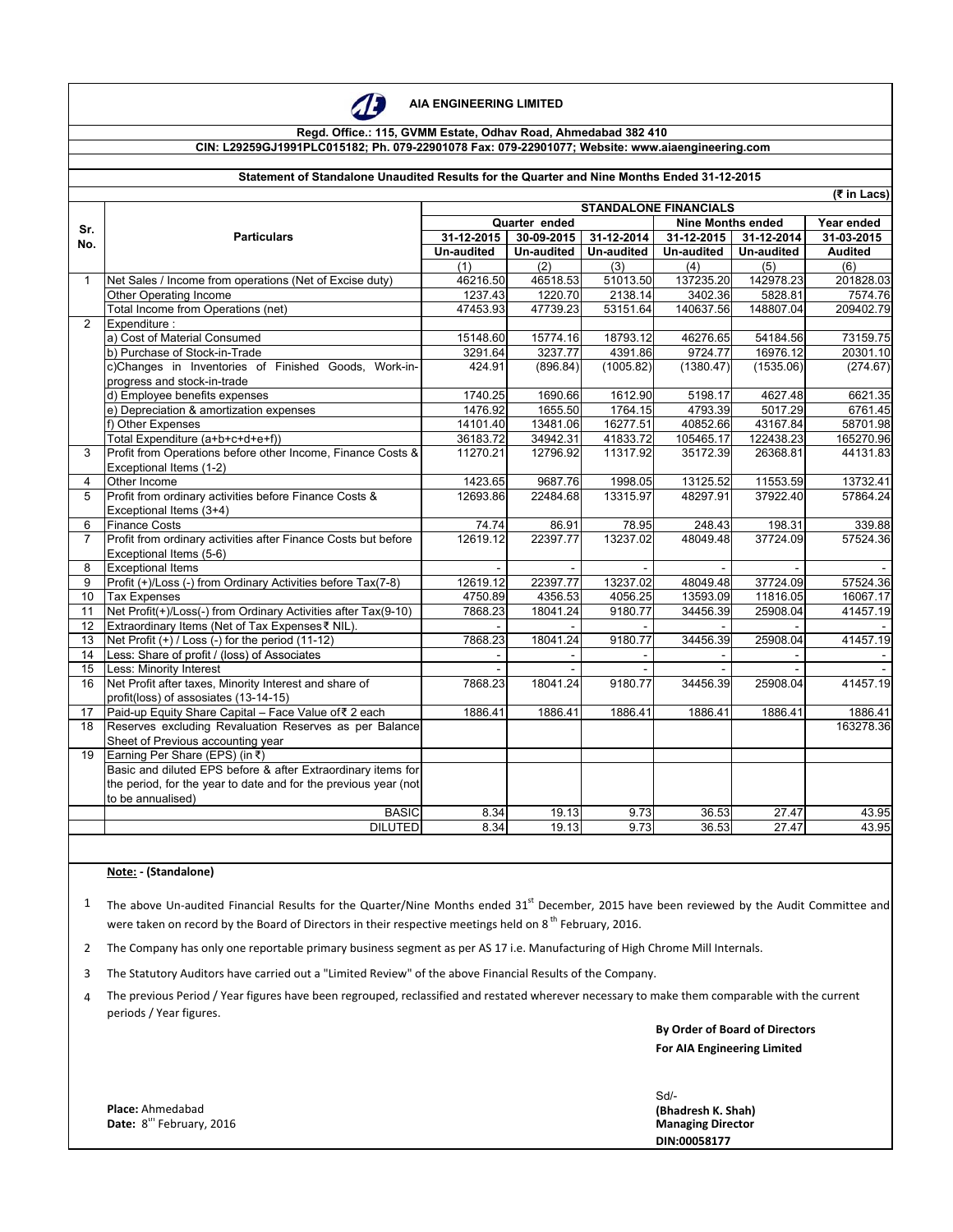

# **AIA ENGINEERING LIMITED**

### **Regd. Office.: 115, GVMM Estate, Odhav Road, Ahmedabad 382 410 CIN: L29259GJ1991PLC015182; Ph. 079-22901078 Fax: 079-22901077; Website: www.aiaengineering.com**

|                |                                                                                           |                   |                             | <b>CONSOLIDATED FINANCIALS</b> |                                                      |            | $(5$ in Lacs)            |  |
|----------------|-------------------------------------------------------------------------------------------|-------------------|-----------------------------|--------------------------------|------------------------------------------------------|------------|--------------------------|--|
|                | <b>Particulars</b>                                                                        |                   |                             |                                |                                                      |            |                          |  |
| Sr. No.        |                                                                                           | 31-12-2015        | Quarter ended<br>30-09-2015 | 31-12-2014                     | <b>Nine Months ended</b><br>31-12-2015<br>31-12-2014 |            | Year ended<br>31-03-2015 |  |
|                |                                                                                           |                   |                             |                                |                                                      |            |                          |  |
|                |                                                                                           | <b>Un-Audited</b> | <b>Un-Audited</b>           | Un-Audited                     | Un-audited                                           | Un-audited | <b>Audited</b>           |  |
|                |                                                                                           | (1)               | (2)                         | (3)                            | (4)                                                  | (5)        | (4)                      |  |
| $\mathbf{1}$   | Income from Operations                                                                    |                   |                             |                                |                                                      |            |                          |  |
|                | Net Sales / Income from operations (Net of Excise duty)                                   | 48065.11          | 47600.22                    | 49292.68                       | 147230.93                                            | 152047.82  | 210774.83                |  |
|                | Other Operating Income                                                                    | 1242.07           | 1223.58                     | 2138.42                        | 3411.78                                              | 5834.81    | 7588.86                  |  |
|                | Total Income from Operations (net)                                                        | 49307.18          | 48823.80                    | 51431.10                       | 150642.71                                            | 157882.63  | 218363.69                |  |
| $\overline{2}$ | Expenses:                                                                                 |                   |                             |                                |                                                      |            |                          |  |
|                | a) Cost of Material Consumed                                                              | 16904.96          | 17779.86                    | 21354.04                       | 52084.11                                             | 64970.51   | 86063.29                 |  |
|                | b) Purchase of Stock-in-Trade                                                             | 0.00              | 0.00                        | 0.00                           | 0.00                                                 | 0.00       | 0.00                     |  |
|                | c)Changes in Inventories of Finished Goods, Work-in-progress                              | (2257.85)         | (1842.98)                   | (7002.92)                      | (2918.68)                                            | (10548.05) | (9903.05)                |  |
|                | and stock-in-trade                                                                        |                   |                             |                                |                                                      |            |                          |  |
|                | d) Employee benefit expenses                                                              | 2650.37           | 2493.42                     | 2400.75                        | 7688.20                                              | 7053.46    | 9811.13                  |  |
|                | e) Depreciation & amortization expenses                                                   | 1509.01           | 1687.53                     | 1811.14                        | 4889.74                                              | 5170.58    | 6974.68                  |  |
|                | f) Other Expenses                                                                         | 17154.07          | 16048.96                    | 19456.22                       | 49786.55                                             | 53674.51   | 73911.49                 |  |
|                | Total Expenses (a+b+c+d+e+f))                                                             | 35960.56          | 36166.79                    | 38019.23                       | 111529.92                                            | 120321.01  | 166857.54                |  |
| 3              | Profit from Operations before other Income, Finance Costs &                               | 13346.62          | 12657.01                    | 13411.87                       | 39112.79                                             | 37561.62   | 51506.15                 |  |
|                | Exceptional Items (1-2)                                                                   |                   |                             |                                |                                                      |            |                          |  |
| 4              | Other Income                                                                              | 699.26            | 1196.40                     | 2330.08                        | 3769.33                                              | 6619.88    | 8321.59                  |  |
| 5              | Profit from ordinary activities before Finance Costs & Exceptional<br>Items $(3+4)$       | 14045.88          | 13853.41                    | 15741.95                       | 42882.12                                             | 44181.50   | 59827.74                 |  |
| 6              | <b>Finance Costs</b>                                                                      | 75.56             | 95.12                       | 90.66                          | 284.71                                               | 228.33     | 393.55                   |  |
| $\overline{7}$ | Profit from ordinary activities after Finance Costs but before<br>Exceptional Items (5-6) | 13970.32          | 13758.29                    | 15651.29                       | 42597.41                                             | 43953.17   | 59434.19                 |  |
| 8              | <b>Exceptional Items</b>                                                                  | 0.00              | 0.00                        | 0.00                           | 0.00                                                 | 0.00       | 0.00                     |  |
| 9              | Profit (+) /Loss (-) from Ordinary Activities before Tax (7-8)                            | 13970.32          | 13758.29                    | 15651.29                       | 42597.41                                             | 43953.17   | 59434.19                 |  |
| 10             | <b>Tax Expenses</b>                                                                       | 4629.03           | 4405.23                     | 4149.57                        | 13617.12                                             | 12088.23   | 16340.89                 |  |
| 11             | Net Profit (+) /Loss (-) from Ordinary Activities after Tax(9-10)                         | 9341.29           | 9353.06                     | 11501.72                       | 28980.29                                             | 31864.94   | 43093.30                 |  |
| 12             | Extraordinary Items (Net of Tax Expenses ₹ NIL)                                           | 0.00              | 0.00                        | 0.00                           | 0.00                                                 | 0.00       | 0.00                     |  |
| 13             | Net Profit (+) / Loss (-) for the period (11-12)                                          | 9341.29           | 9353.06                     | 11501.72                       | 28980.29                                             | 31864.94   | 43093.30                 |  |
| 14             | Less: Share of profit / (loss) of Associates                                              | 0.00              | 0.00                        | 0.00                           | 0.00                                                 | 0.00       | 0.00                     |  |
| 15             | Less: Minority Interest                                                                   | 6.25              | 5.02                        | (2.56)                         | 14.60                                                | 39.53      | (0.63)                   |  |
| 16             | Net Profit after taxes, Minority Interest and share of profit(loss) of                    | 9335.04           | 9348.04                     | 11504.28                       | 28965.69                                             | 31825.41   | 43093.93                 |  |
|                | assosiates (13-14-15)                                                                     |                   |                             |                                |                                                      |            |                          |  |
| 17             | Paid-up Equity Share Capital - Face Value of ₹ 2 each.                                    | 1886.41           | 1886.41                     | 1886.41                        | 1886.41                                              | 1886.41    | 1886.41                  |  |
| 18             | Reserves excluding Revaluation Reserves as per Balance Sheet                              |                   |                             |                                |                                                      |            | 206465.02                |  |
|                | of Previous accounting year                                                               |                   |                             |                                |                                                      |            |                          |  |
| 19             | Earning Per Share (EPS)(in ₹)                                                             |                   |                             |                                |                                                      |            |                          |  |
|                | Basic and diluted EPS before & after Extraordinary items for the                          |                   |                             |                                |                                                      |            |                          |  |
|                | period, for the year to date and for the previous year (not to be                         |                   |                             |                                |                                                      |            |                          |  |
|                | annualised)                                                                               |                   |                             |                                |                                                      |            |                          |  |
|                | <b>BASIC</b>                                                                              | 9.90              | 9.91                        | 12.20                          | 30.71                                                | 33.74      | 45.69                    |  |
|                | <b>DILUTED</b>                                                                            | 9.90              | 9.91                        | 12.20                          | 30.71                                                | 33.74      | 45.69                    |  |